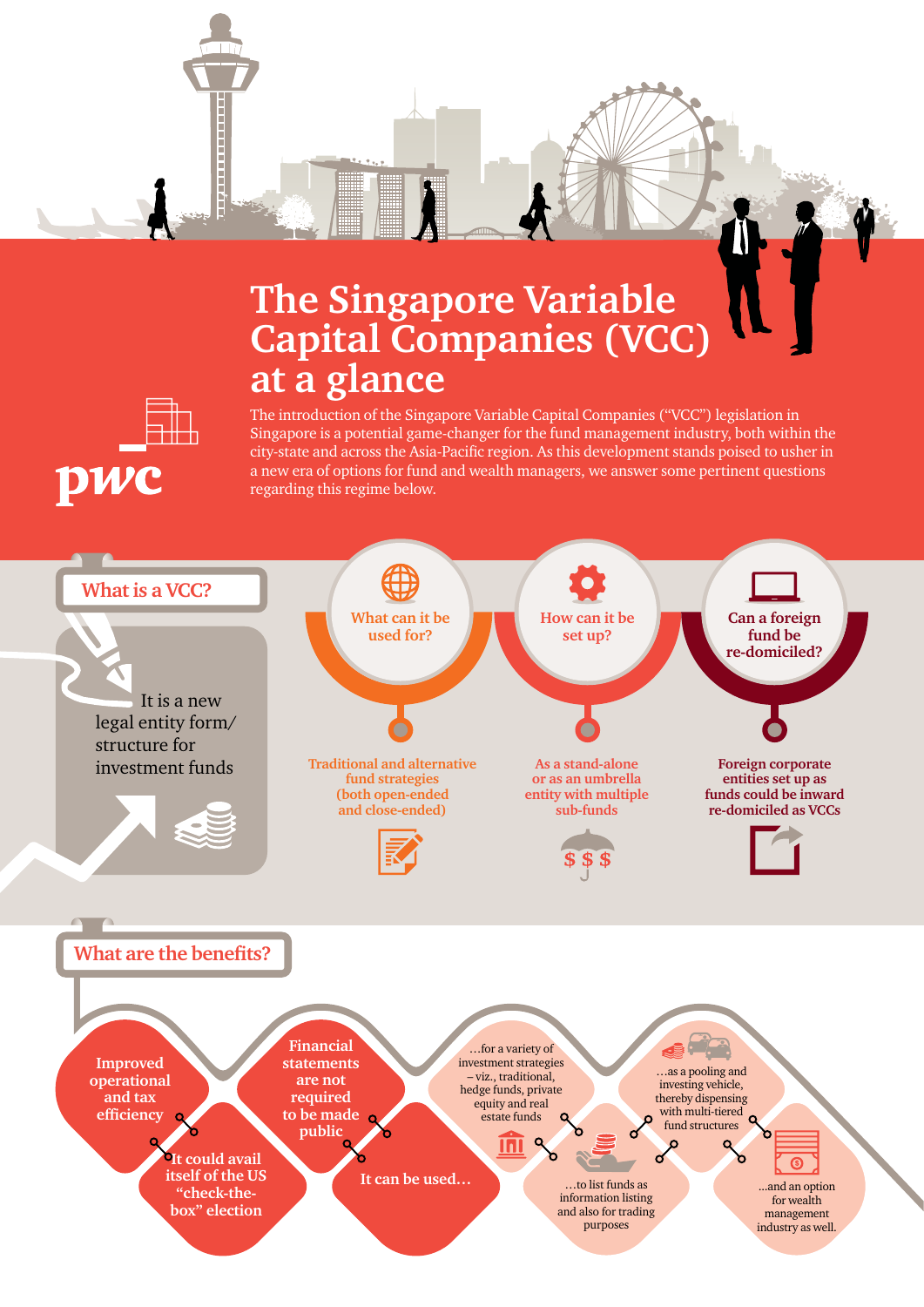#### **What are the requirements of a VCC?**



*\*Currently, fund managers exempt from regulations – viz., real estate and related party exemption – cannot use a VCC.*

### **VCCs can be used for all types of investment funds in Singapore**

|                                                 |                   | <b>Today</b>                                 |                                              |  |                           | <b>VCC</b>                                                  |                                                             |
|-------------------------------------------------|-------------------|----------------------------------------------|----------------------------------------------|--|---------------------------|-------------------------------------------------------------|-------------------------------------------------------------|
|                                                 | <b>Authorised</b> | <b>Restricted</b>                            | <b>Exempt</b>                                |  | <b>Authorised</b>         | <b>Restricted</b>                                           | <b>Exempt</b>                                               |
| <b>Mutual</b><br>funds                          | <b>Unit Trust</b> | <b>Unit Trust</b>                            | <b>Unit Trust</b>                            |  | Unit Trust/<br><b>VCC</b> | Unit Trust/<br><b>VCC</b>                                   | Unit Trust/<br><b>VCC</b>                                   |
| Hedge<br>funds                                  | N.A.              | Unit Trust/<br>Ltd. Partnership/<br>Company* | Unit Trust/<br>Ltd. Partnership/<br>Company* |  | N.A.                      | Unit Trust/<br>Ltd. Partnership/<br>Company*/<br><b>VCC</b> | Unit Trust/<br>Ltd. Partnership/<br>Company*/<br><b>VCC</b> |
| <b>Private equity</b><br>& real estate<br>funds | N.A.              | Ltd. Partnership/<br>Company*                | Ltd. Partnership/<br>Company*                |  | N.A.                      | Ltd. Partnership/<br>Company*/<br><b>VCC</b>                | Ltd. Partnership/<br>Company*/<br><b>VCC</b>                |

*\* Currently, company form legal entities are mostly used as a step-down vehicle in Singapore primarily for investing purposes as a special purpose vehicle with pooling outside of Singapore. In the future, VCCs can be used as a pooling and investing vehicle.*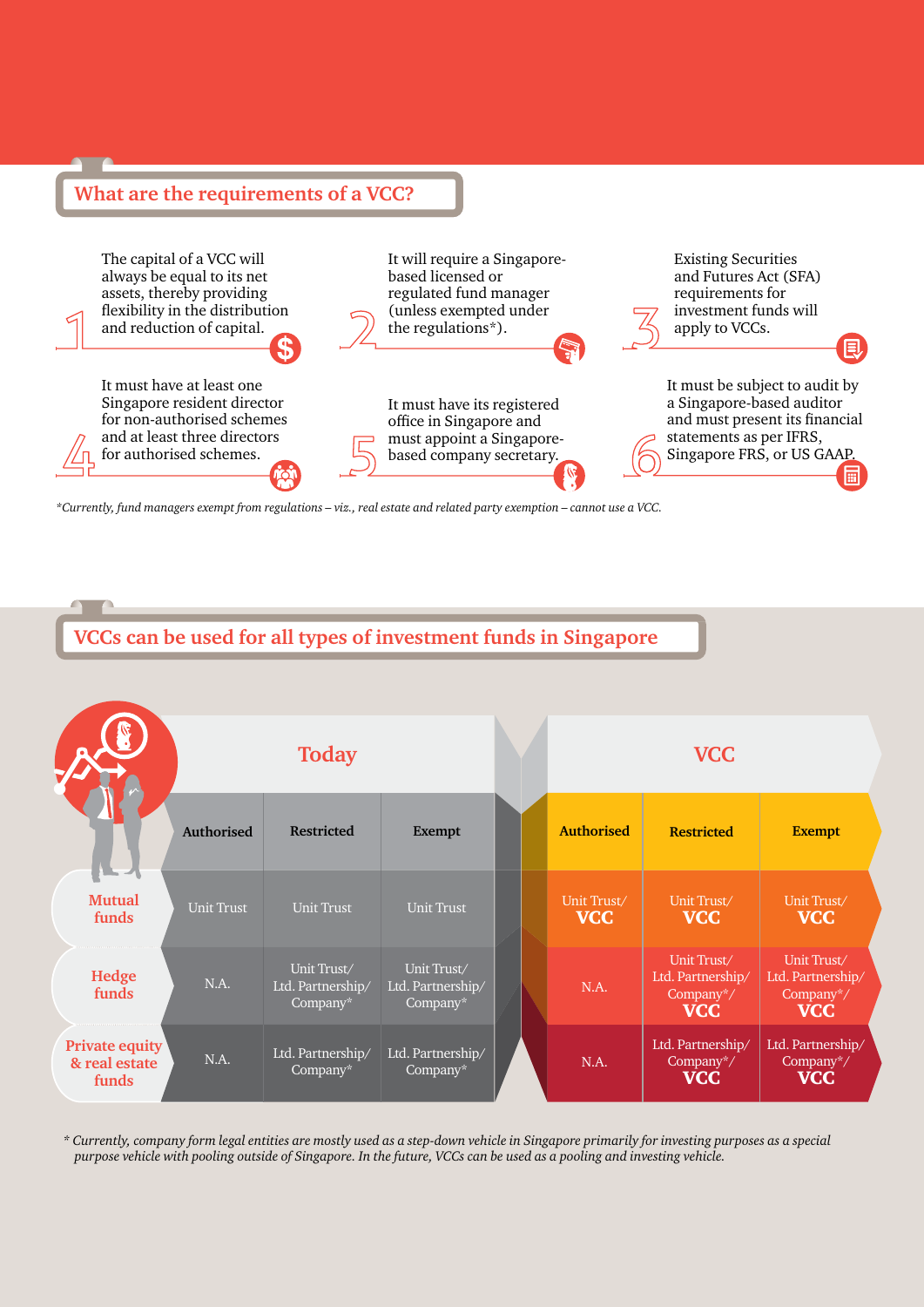

# **Explaining VCC as each investment fund type**

#### *The key issues that ultimately characterise the investment fund legal entity are highlighted below:*

|                                                                 | Mutual fund**                                     | Hedge fund**                                      | Private equity**                                  | <b>Real Estate fund</b><br>$(Private)^{**}$         | Venture Capital**                                 |
|-----------------------------------------------------------------|---------------------------------------------------|---------------------------------------------------|---------------------------------------------------|-----------------------------------------------------|---------------------------------------------------|
| <b>Fund manager</b><br>[Singapore regulated]                    | CMS Licence (Retail)                              | RFMC/CMS licence (A/I) RFMC/CMS licence (A/I)     |                                                   | RFMC/CMS licence (A/I)<br>[ No exemption available] | VC Manager regime/<br>RFMC/CMS licence (A/I)      |
| <b>Fund type</b>                                                | Authorised                                        | Restricted ***                                    | Restricted ***                                    | Restricted ***                                      | Restricted ***                                    |
| Compliance to code of<br>collective investment schemes          | Yes                                               | No                                                | N <sub>o</sub>                                    | N <sub>o</sub>                                      | N <sub>o</sub>                                    |
| Custodian requirement                                           | <b>Yes</b><br>Approved trustee only               | Yes*                                              | <b>Typically No</b>                               | Typically No                                        | <b>Typically No</b>                               |
| Local administrator                                             | Yes<br>(through tax<br><i>incentive schemes</i> ) | Yes<br>(through tax<br><i>incentive schemes</i> ) | Yes<br>(through tax<br><i>incentive schemes</i> ) | Yes<br>(through tax<br><i>incentive schemes</i> )   | Yes<br>(through tax<br><i>incentive schemes</i> ) |
| <b>Number of Board of Director</b><br>members required          | 3                                                 | $\mathbf{1}$                                      | $\mathbf{1}$                                      | $\mathbf{1}$                                        | $\mathbf{1}$                                      |
| Number of Board of Independent<br><b>Directors required</b>     | $\mathbf{1}$                                      |                                                   |                                                   |                                                     |                                                   |
| <b>Number of Board of Directors</b><br>required to be Residents | $\mathbf{1}$                                      | $\mathbf{1}$                                      | $\mathcal{I}$                                     | $\mathbf{1}$                                        | $\mathbf{1}$                                      |
| <b>Financial Statements</b>                                     | CIS Code - RAP 7                                  | IFRS/SFRS/US GAAP                                 | IFRS/SFRS/US GAAP                                 | IFRS/SFRS/US GAAP                                   | IFRS/SFRS/US GAAP                                 |

*\*\*\* Or, if offered to Institutional investors/Private placement, then Exempt*

*<sup>\*</sup> The prescribed entities are:*

*<sup>(</sup>i) a bank licensed under the Banking Act (Cap. 19); (ii) a merchant bank approved as a financial institution under the MAS Act (Cap. 186); (iii) a finance company licensed under the Finance Companies Act (Cap. 108); (iv) a depository agent within the meaning of section 81SF of the SFA for the custody of securities listed for quotation or quoted on Singapore Exchange*  Securities Trading Limited or deposited with the Central Depository (Pte) Ltd; (v) an Approved Trustee; (vi) any person licensed under SFA to provide custodial services for securities; or *(vii) a foreign custodian that is licensed, registered or authorised to conduct banking business or to act as a custodian in the country or territory where the account is maintained \*\* The terms "mutual fund", "hedge fund", "private equity", "real estate fund", "venture capital", etc. have been used in a manner that they are commonly understood in the fund management industry. These are not terms that are defined in the Securities and Futures Act.*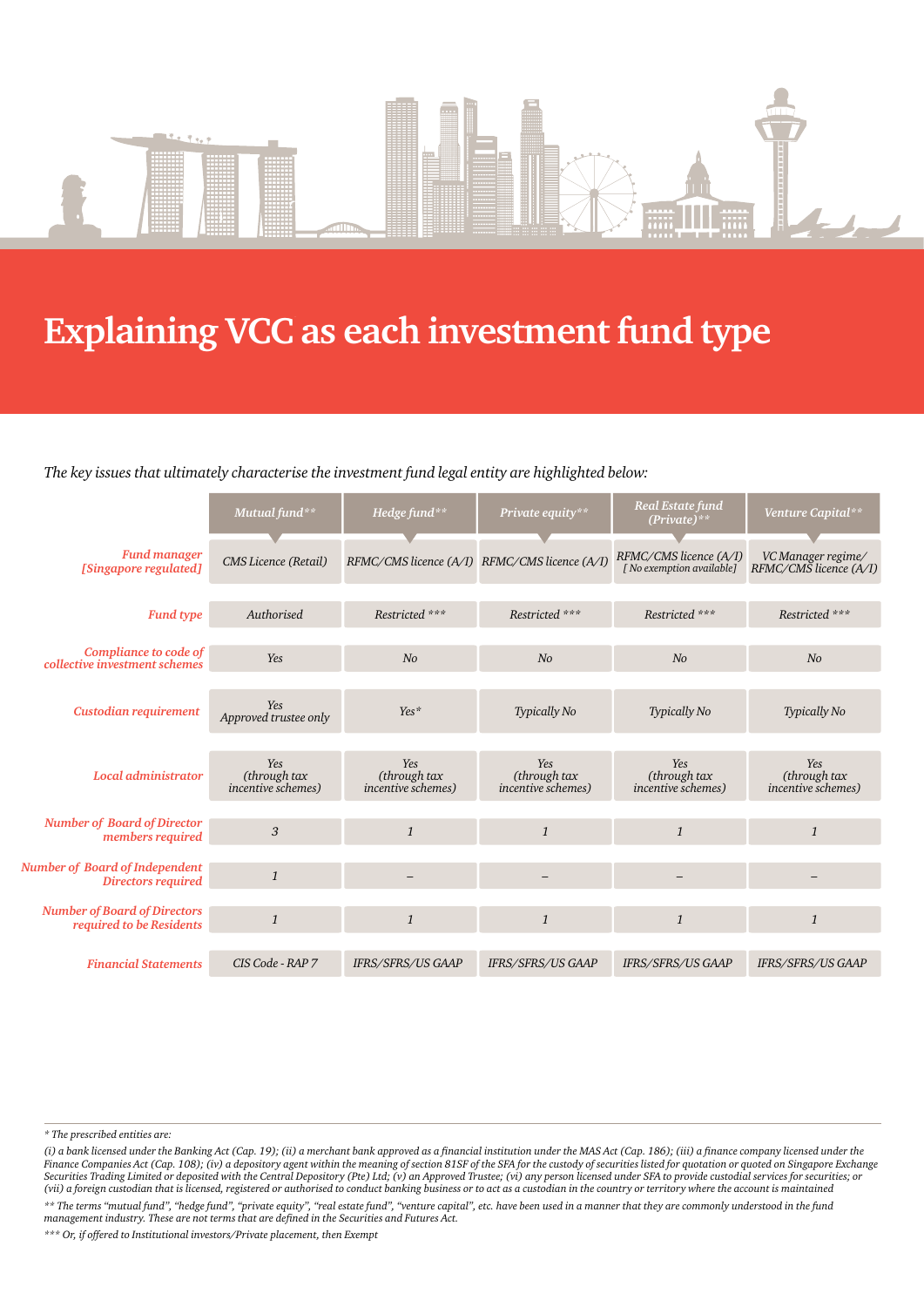# **Other salient features**



The Fund Manager of the VCC can delegate fund management activity and operational duties to other parties (e.g. a sub-manager) that are regulated as fund managers in other jurisdictions, provided the Fund Manager of the VCC retains overall responsibility of the duties, and mitigate any conflicts.



### **Single shareholder**

VCCs can have a single shareholder or hold a single asset. This allows for the application of VCCs as a Master-Feeder structure.



### **Umbrella VCC**

It is permissible to have open-ended and close-ended sub-funds within an umbrella.



### **Conversion**

There are no statutory provisions for automatic or procedural conversion of existing Singapore Companies (set up as investment funds). However, transfer of assets, liabilities and shareholders is permissible.

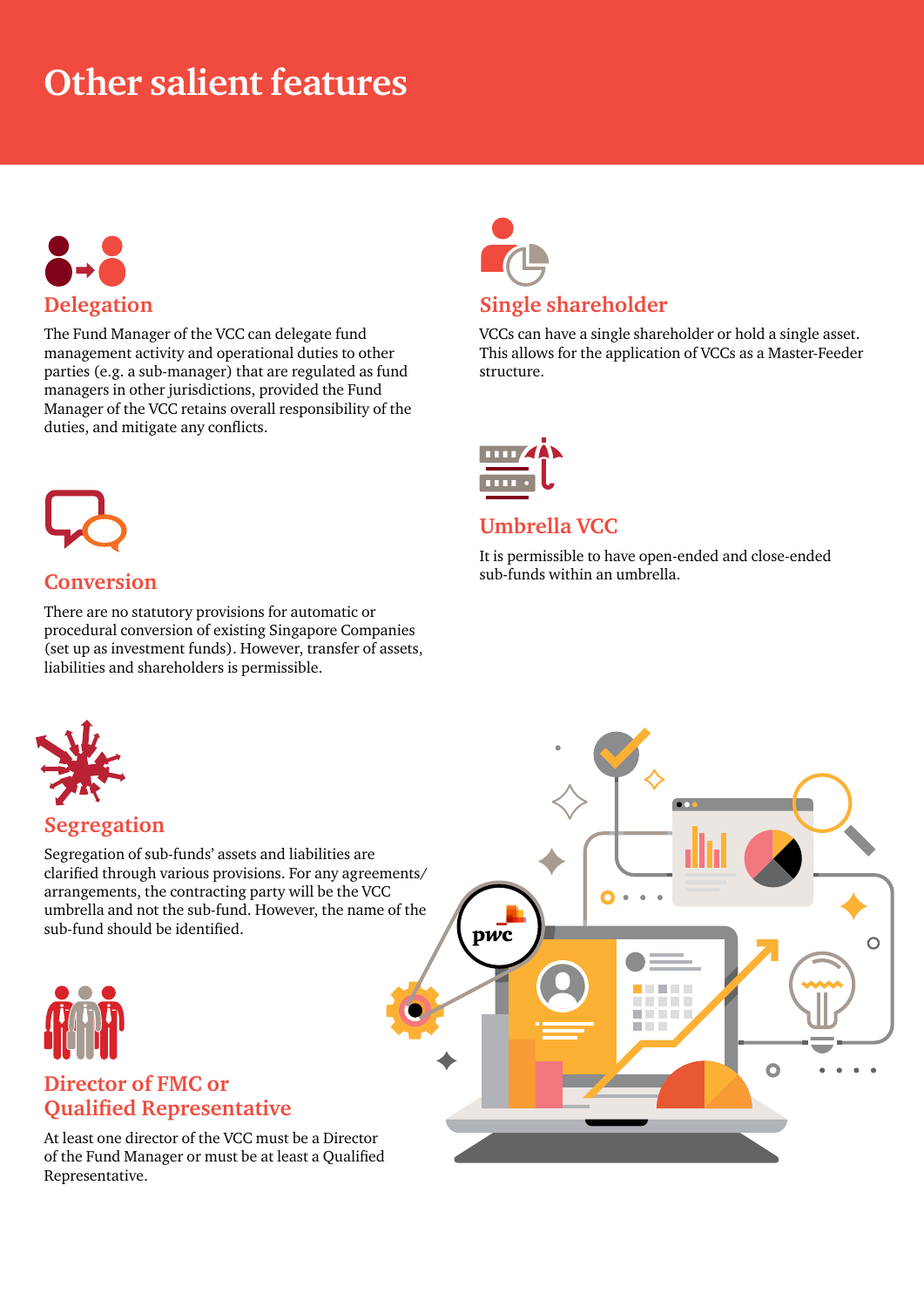

# **Tax treatment of the VCC**

# **Stand-alone (single fund) VCC**

One of the key features of VCCs is that it may be set up as a single fund VCC (commonly referred to as a stand- alone VCC) or a VCC with multiple sub-funds (commonly referred to as an umbrella VCC).

The tax treatment of a stand-alone VCC will remain the same as that of a Singapore company.

Accordingly, the **Enhanced Tier Fund ("ETF")** Scheme and **Singapore Resident Fund ("SRF")** Scheme under the Income Tax Act will apply to a stand-alone VCC similar to how it would apply to a Singapore company.



# **Umbrella (multiple sub-fund) VCC**

The new provisions for an umbrella VCC that were announced are distinctive and provide significant benefits.



#### **Economic conditions under the ETF and SRF Schemes**

Under the ETF Scheme, the fund has to fulfil (among other things) the following economic conditions:

- 1. The applicant fund must have a minimum fund size of S\$50 million at the point of application;
- 2. The fund must have an annual local business spend of at least S\$200,000.

Similarly, there is a condition under the SRF Scheme that the fund should have an annual business spend (need not be local) of at least S\$200,000.

For an umbrella VCC, it has been announced that the above will be applied to the VCC (and not to each sub- fund).

Therefore, if a VCC has three sub-funds, the business spend requirement will be set at S\$200,000 for the VCC as a whole (and not S\$600,000). If this VCC were to apply for the ETF Scheme, then the minimum fund size requirement will be S\$50 million (and not S\$150 million).

Using an umbrella VCC poses significant benefit to fund managers who, in the past, would have had to use three Singapore companies with a fund size of at least S\$150 million and a business spend of at least S\$600,000, rather than now having the option of using a VCC with three sub-funds.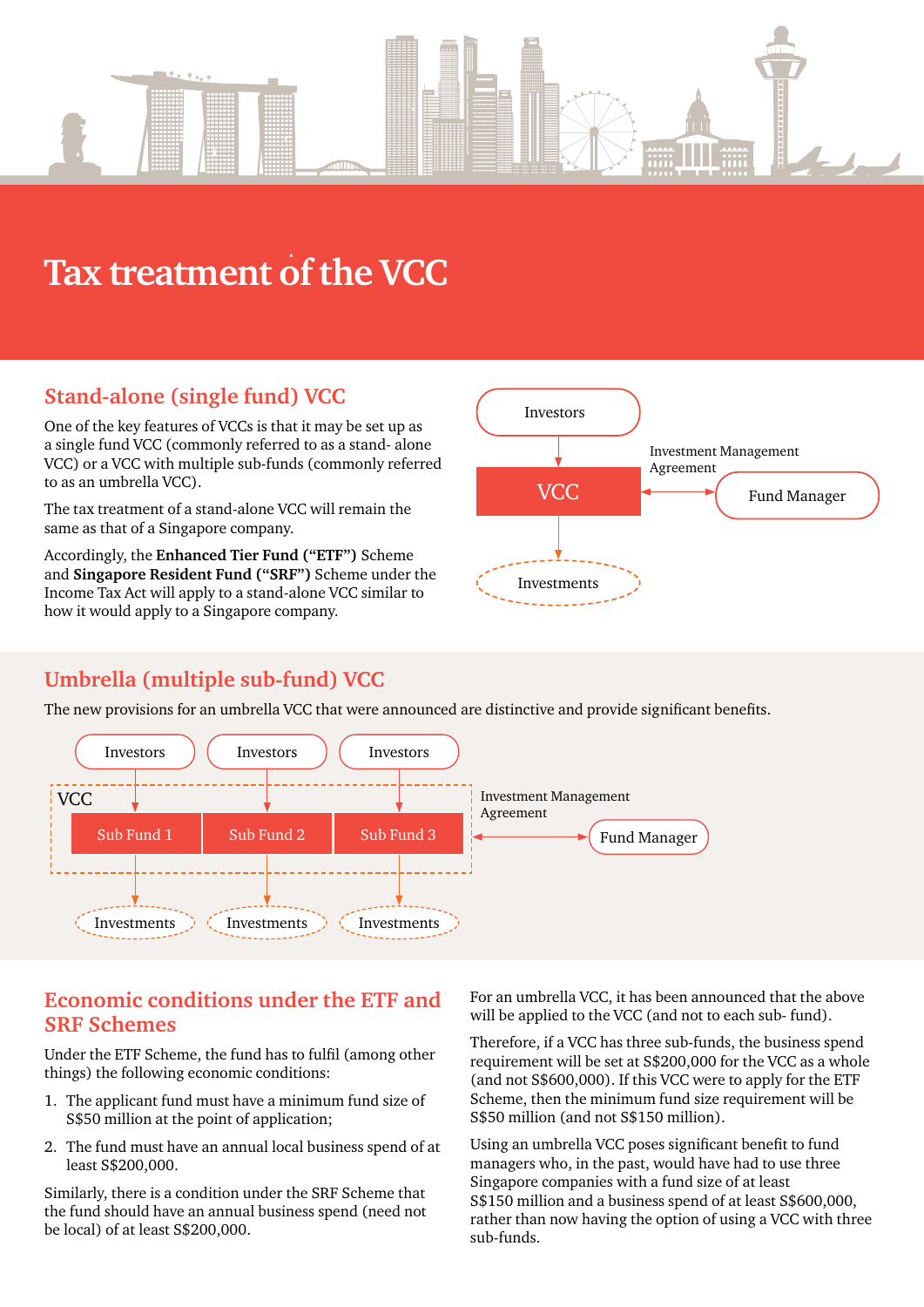## **Non-qualifying investor test under the SRF Scheme**

Under the SRF Scheme, non-qualifying investors are required pay a financial penalty. Broadly, non-qualifying investors refer to investors from Singapore which are not individuals and which own more than 30% (or 50% in some instances) in the fund.

It has been announced that the above test will be applied at the VCC level, not at each sub-fund level. Given that the test is applied across the VCC (thereby increasing the denominator when applying the 30% or 50% test), it improves the chances of a Singapore non-individual investor to qualify as a qualifying investor.

The VCC approach is evidently the recommended option in these situations and the Government's announcements are laudable.

### **Investment objective condition**

One of the current conditions of the ETF and SRF schemes is that once the fund has been approved under either of the schemes, the investment objective of the fund cannot be changed (other than in certain situations and subject to approval of the authorities).

It has been clarified in the recent announcement that the investment objective condition must be satisfied at the VCC level (and not a sub-fund by sub-fund level). This means the following:

- 1. If there is a breach of the investment objective condition by one sub-fund, it will adversely impact the entire VCC (i.e. even the other sub-funds). A breach could occur when the sub-fund invests outside of the VCC's investment objective as approved under the ETF and SRF schemes.
- 2. Each time a new sub-fund is added to the VCC, which has a different investment objective than what was previously approved under the ETF or SRF schemes, the VCC will need to update the investment objective under the ETF and SRF schemes and obtain approval from the authorities.

The investment objective condition was introduced in the schemes in order to avoid misuse or recycling of the approved entities. We hope that the authorities reconsider this aspect, such that only the sub-fund breaching the investment objective condition would lose the incentive for the year in which the breach occurs (and not the rest of the sub-funds).

The stipulation that a breach of this condition by one subfund will affect the other sub-funds is not desirable. This may deter many fund managers from using umbrella VCCs.

# **Other conditions under the ETF and SRF schemes**

The other conditions under the ETF and SRF schemes continue to apply to the VCC. This includes the requirement to have a Singapore-based fund administrator.

# **Other key elements**

#### **GST**

The current GST remission will be made available to VCCs approved under the ETF and SRF schemes.

#### **Certificate of Residence ("COR")**

A Singapore COR is available for the VCC subject to the VCC establishing that it is controlled and managed from Singapore.

In the case of an umbrella VCC, the COR will be issued on the VCC, with the names of the sub-funds receiving the same nature of income from the same treaty country included in the COR

#### **Withholding tax exemption**

The current withholding tax exemption available to funds approved under the ETF and SRF schemes will be available to VCCs approved under the ETF and SRF schemes.

#### **Incentive scheme for fund managers**

The 10% concessionary tax rate under the Financial Sector Incentive - Fund Management Scheme will be extended to approved fund managers managing incentivised VCCs.

#### **Addition of new sub funds**

There is no need to seek approval from or inform the authorities if there are new sub-funds added to a VCC. However, where the investment scope has changed with the addition of a new sub-fund, an approval will be needed from the authorities to expand the investment scope. Further, if there is an announcement of termination of the ETF and SRF schemes, then additions of sub-funds will not be allowed.

#### **Conclusion**

The announcements are largely in line with industry feedback and expectations. The main takeaway for fund managers should be that an umbrella VCC has only one set of economic conditions applicable under the ETF and SRF schemes.

| ______<br>______<br>______ |  |  |
|----------------------------|--|--|
|                            |  |  |
|                            |  |  |
| ______                     |  |  |

**Learn how VCC compares with the rest of the [corporate fund structures around the globe here.](https://www.pwc.com/sg/en/asset-management/assets/svacc/svcc-comparatives-201908.pdf)**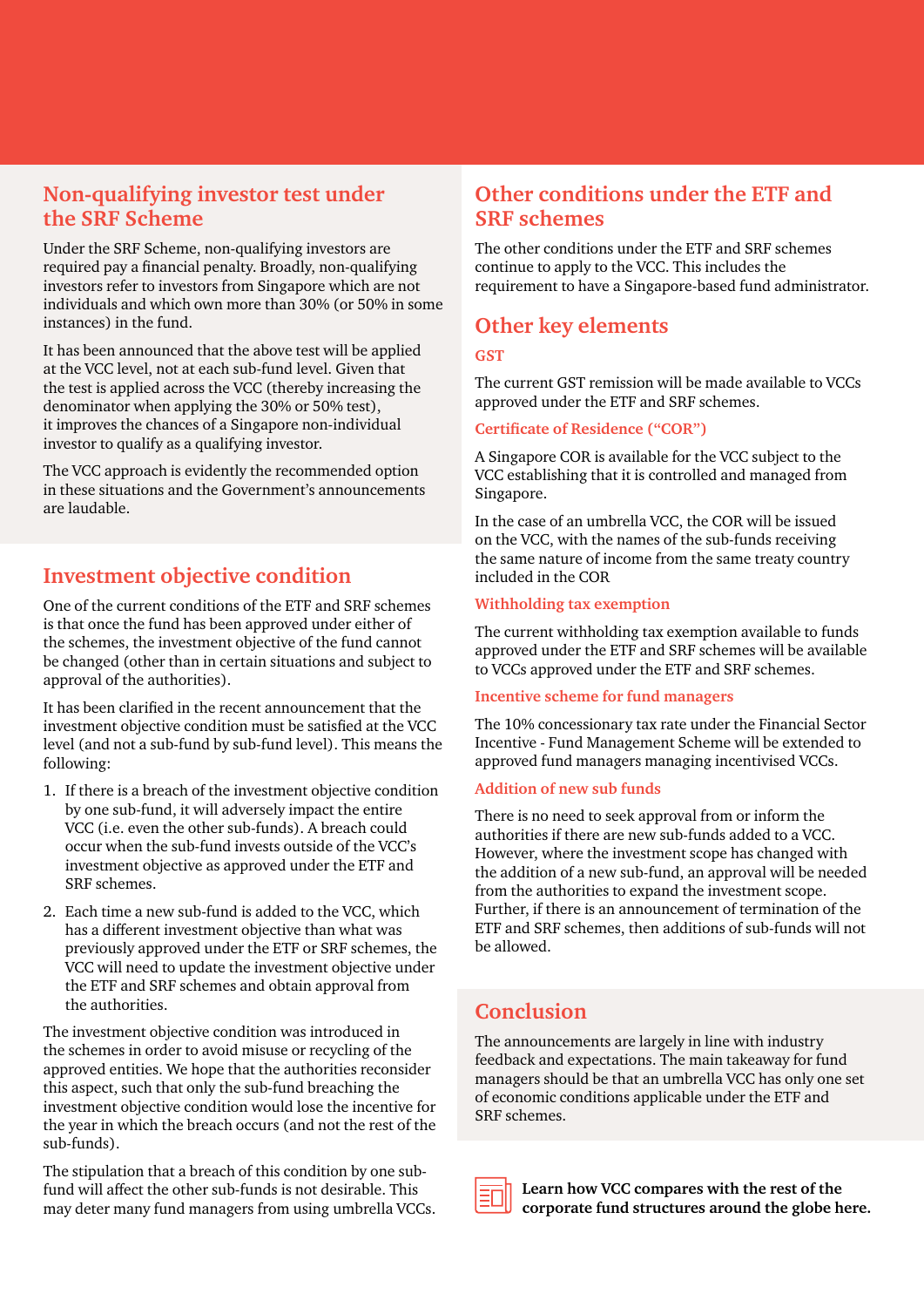# How PwC can help you

Our dedicated team brings together senior and experienced subject matter experts and trusted specialists who can support you at every step of the way to achieve a successful outcome with the VCC launch.



We are able to provide all these services comprehensively, subject to restrictions.